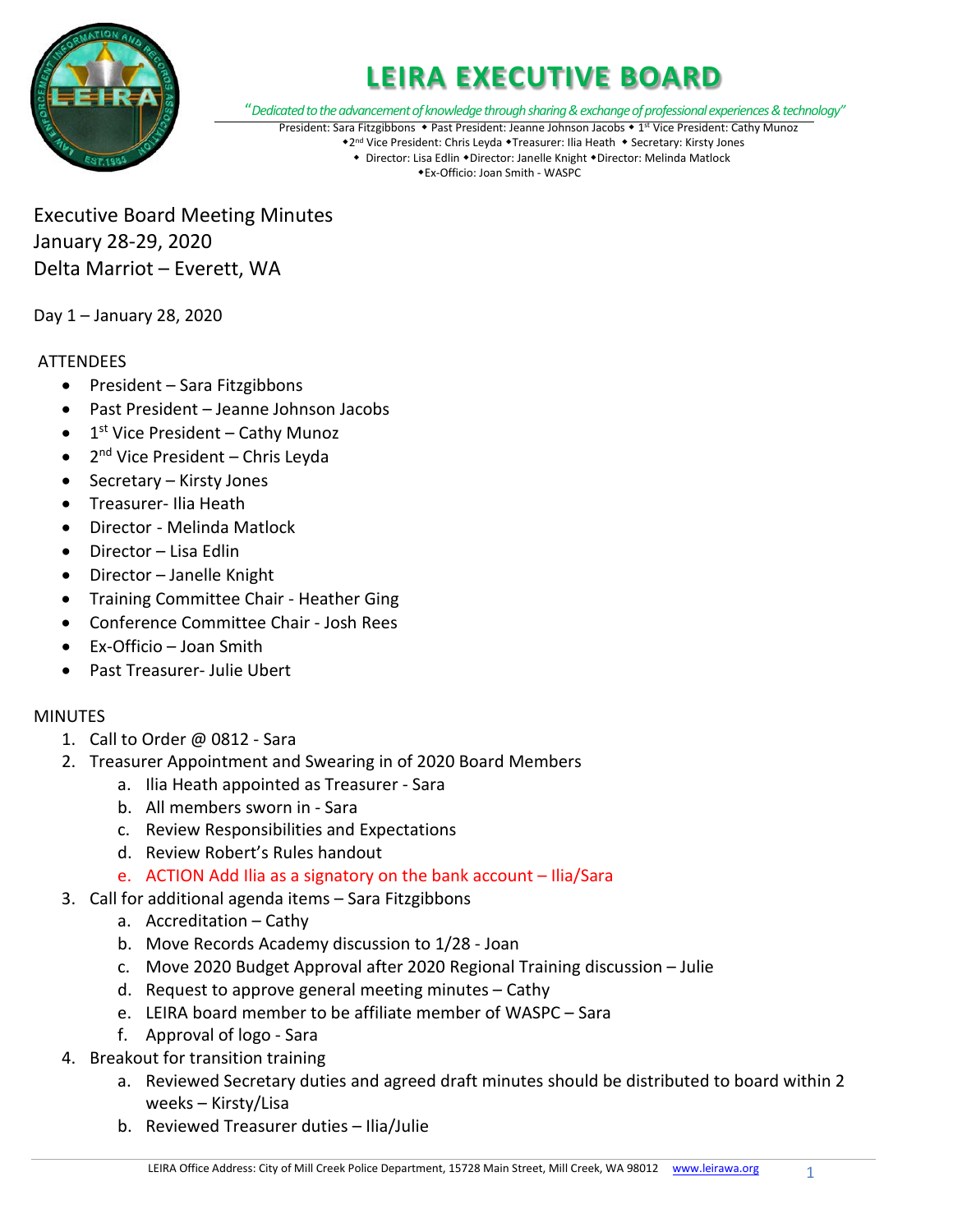

"*Dedicated to the advancement of knowledge through sharing & exchange of professional experiences & technology"*

- President: Sara Fitzgibbons Past President: Jeanne Johnson Jacobs 1<sup>st</sup> Vice President: Cathy Munoz \*2<sup>nd</sup> Vice President: Chris Leyda \*Treasurer: Ilia Heath \* Secretary: Kirsty Jones
	- Director: Lisa Edlin Director: Janelle Knight Director: Melinda Matlock Ex-Officio: Joan Smith - WASPC
- c. Completed audit of Treasury Janelle/Chris
- d. Created new user accounts on Memberclicks for Kirsty/Ilia– Sara
- e. Introduction to OneDrive
- f. ACTION Order more board member jackets Janelle
- 5. Review and approval of Meeting Minutes from September, 2019 Executive Board Meeting in Walla Walla, WA
	- a. Minutes reviewed by all
	- b. Corrections
		- i. Sara's name is misspelled in the Call to Order Josh
	- *c. Motion to approve by Janelle. Seconded by Jeanne. No discussion. Motion passed.*
- 6. Treasurer's Report Julie
	- a. 2019 Budget Review
		- i. See handout
		- ii. Note that conference scholarship cost was rolled into conference expenses
		- iii. Recommend moving \$10,000 from checking to savings as checking account balance is healthy
		- iv. Earned approximately \$1200 from 2019 conference (goal to break even)
		- v. Checking / Savings / Total
		- *vi. Motion to approve by Cathy. Seconded by Lisa. No discussion. Motion passed.*
	- b. 2019 LEIRA Financial Audit
		- i. Audit completed by Janelle/Chris. No issues. See attached audit approval.
		- *ii. Motion to approve by Jeanne. Seconded by Melinda. No discussion. Motion approved.*
	- c. ACTION 2019 receipts/financial records need to be digitized & uploaded to OneDrive and external hard drive – Lisa

#### 7. 2020 Membership

- a. Registration currently done through Memberclicks
- b. Agreed to keep membership fee at \$50 for 2020
- c. Member request for multiple registrations on a single invoice
- d. Need to send out updated W9 with address of new treasurer
- e. Discussion about if/how Memberclicks can be used to designate users as being their agency voting representative where the agency has more than one person registered. This question is already asked on the registration form, but few people currently understand it. Suggestions included adding a checkbox for voting member on registration, creating a new membership category in Memberclicks for voting members, or creating agency logins instead of individual logins. Since the main concern is to get membership registration out ASAP, work on voting rights was tabled until later (but before the next election)
- f. ACTION Draft President's email on various topics, including membership registration Sara
- g. ACTION Test payment/invoicing system in Memberclicks Ilia/Julie
- h. ACTION Draft spreadsheet of potential members as indicated in Memberclicks and send to Janelle – Sara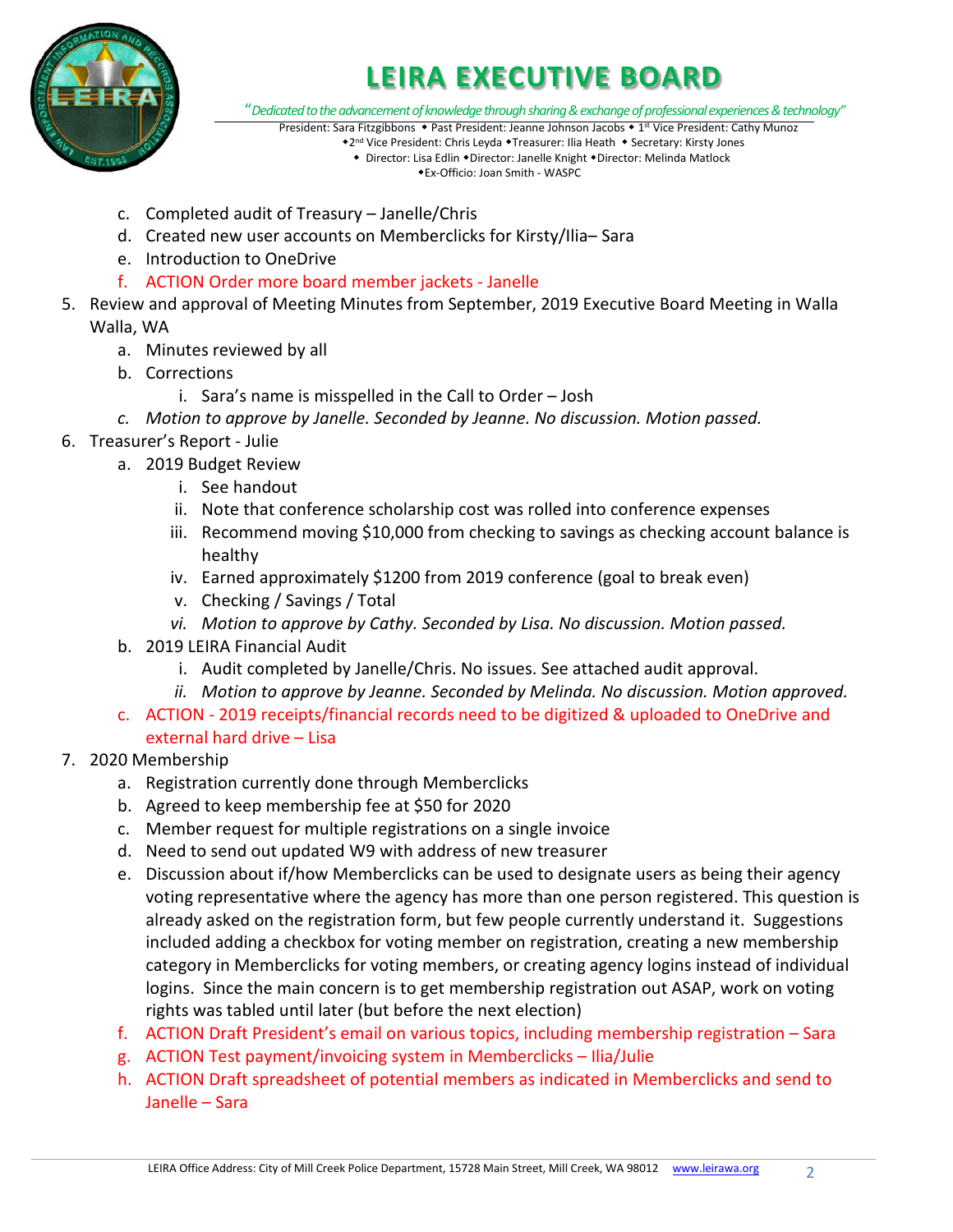

"*Dedicated to the advancement of knowledge through sharing & exchange of professional experiences & technology"*

- President: Sara Fitzgibbons Past President: Jeanne Johnson Jacobs 1<sup>st</sup> Vice President: Cathy Munoz \*2<sup>nd</sup> Vice President: Chris Leyda \*Treasurer: Ilia Heath \* Secretary: Kirsty Jones
	- Director: Lisa Edlin Director: Janelle Knight Director: Melinda Matlock Ex-Officio: Joan Smith - WASPC
- i. ACTION Cross reference list from Sara with EPIN membership list to identify any more potential LEIRA members - Janelle
- j. ACTION Create/distribute new member welcome packets Janelle (with Sara & Cathy to help)
- 8. WASPC Affiliate Membership
	- a. Agreed that a LEIRA Board member should be sponsored/granted WASPC affiliate membership for the purposes of information sharing ad partnership
	- b. A few board members already have WASPC affiliate membership from their FT jobs; Cathy nominated for position
	- c. Discussion of just updating the website or sending out an email blast as well with WASPC updates
	- d. Discussion of other ways to partner with WASPC co-host meetings, co-sponsor messaging, direct communication with LEIRA President
	- e. ACTION Discuss this with WASPC Joan
- 9. Records Academy discussion (I.e. LEIRA's involvement in the training realm)
	- a. Sara has attended the last 4 Academies to discuss LEIRA and also present on various topics; Joan also attends on behalf of WASPC
	- b. Academy was initially started by LEIRA; now run by CJTC via contract and taught by Steve Perry
	- c. Steve Perry has expressed interest in retiring; does LEIRA want to take on a larger role?
	- d. Kirsty volunteered interest in teaching; Julie, Melinda and Ilia volunteered to help
	- e. Discussion of LEIRA to aggregate trainings related to records/evidence; where will this live on the website? Training and Events section is a calendar only; suggestion to make it a quick links for a Training Board just like the Job Board; Heather volunteered to update this section on the website
	- f. ACTION Send training opportunities/announcements/resources to Heather on an ongoing basis - ALL
	- g. ACTION Set up Training Board on website (replacing link to the PRA) Cathy
- 10. Accreditation
	- a. Recent email from WASPC (Mike) reminding agencies of the need to send certain sex offense cases to WASPC for retention; point of contention is whether the law refers to the Secretary of State's (SOS) version of the retention schedule or an agency's own version
	- b. Email correspondence provided by Cathy from the Archives advising that Mike's interpretation is correct

### *Adjourn @ 1055 / Resume @ 1110*

- 11. Memberclicks Conference
	- a. Conference will be held April 22-24, 2020 in Atlanta, GA
	- b. Early bird registration is \$699 and is valid through 01-31-20
	- c. Ability to register now and substitute different attendee names later
	- d. Ability ot cancel through 3-4-20 and receive full refund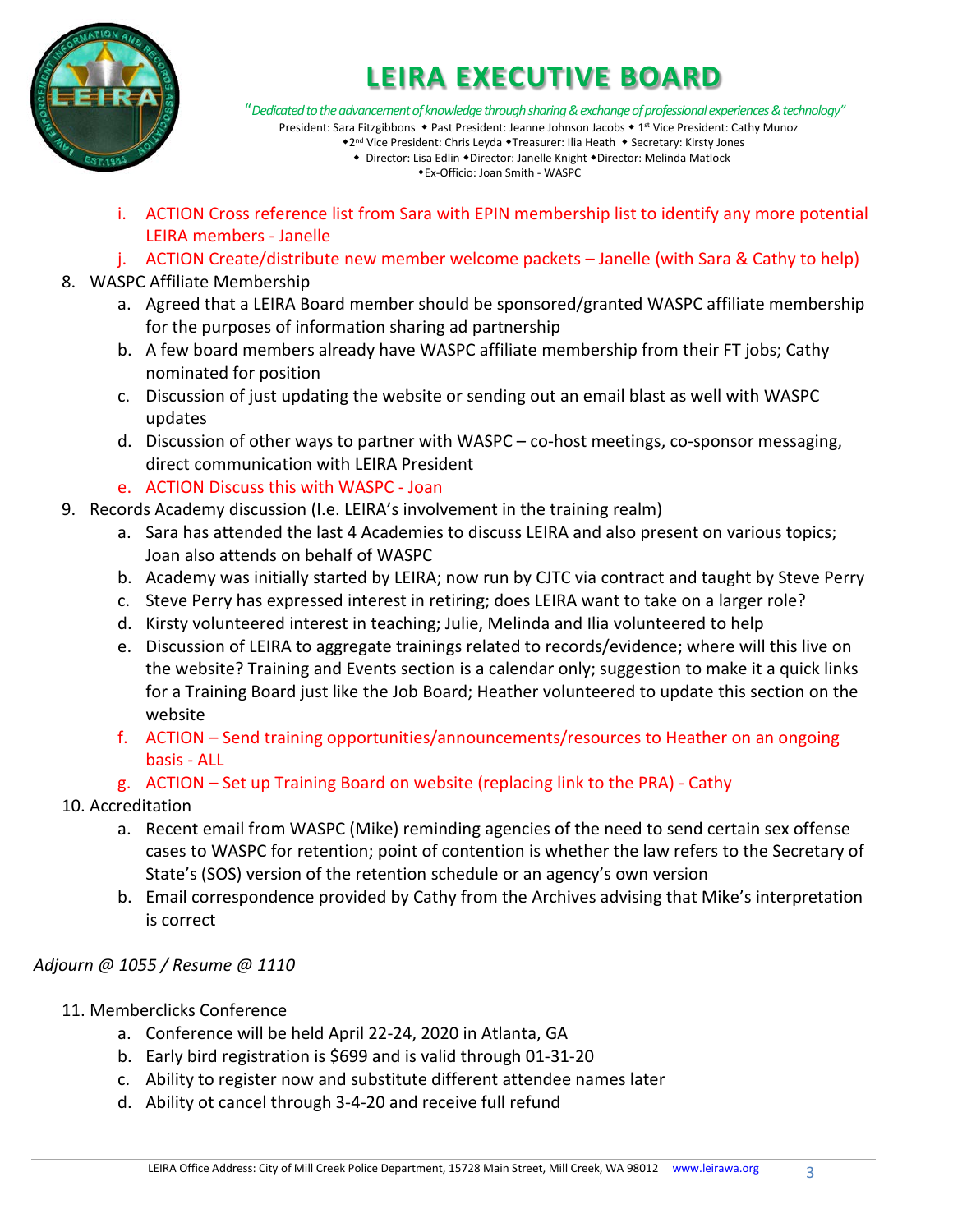

"*Dedicated to the advancement of knowledge through sharing & exchange of professional experiences & technology"*

- President: Sara Fitzgibbons Past President: Jeanne Johnson Jacobs 1<sup>st</sup> Vice President: Cathy Munoz \*2<sup>nd</sup> Vice President: Chris Leyda \*Treasurer: Ilia Heath \* Secretary: Kirsty Jones • Director: Lisa Edlin • Director: Janelle Knight • Director: Melinda Matlock Ex-Officio: Joan Smith - WASPC
- e. Discussion of whether 1-2 board members should attend to learn more skills for using this software? Potentially Melinda and Heather (with Ilia and Janelle as back-ups)
- f. Large investment up front but potential for a lot of return of investments in preparation for 2021 conference and better use of the website and integration with accounting software
- g. Conference participants would be expected to present at the next Board meeting
- *h. Motion to approve sending 2 members to the conference made by Jeanne. Seconded by Kirsty. No discussion. Motion approved.*
- i. Ilia discovered there is a finance track offered in addition to tracks in education and technology
- j. Discussion that 3 people would be more beneficial and may include a mix of pre-conference activities as well
- *k. Motion to amend previous motion to approve 3 people attending by Jeanne. Seconded by Melinda. No discussion. Motion approved.*
- l. ACTION Confirm attendance with your respective agencies and send Sara an email stating agency approval – Melinda, Heather, Ilia
- m. ACTION (by 1/31/20) Reserve/complete three registrations Sara

### 12. Committee Interest

- a. JLARC committee 1 person interested from Ellensburg PD (not sure we have a specific JLARC committee or how this got named)
- b. One additional person expressed interest in any committee
- c. ACTION Contact folks interest in JLARC/other committees Lisa
- d. Conference Committee 2 people interested from South Sound 911 & Pullman PD
- e. ACTION Contact folks interested in Conference Committee Josh

### *Adjourn @ 1153 / Resume @ 1301*

- 13. 2020 Regional Trainings
	- a. Previously have done 3+ trainings per year
	- b. Interest
		- i. Walla Walla PD requested to co-host PRI trainings on Records Cohort (part II), Building a Model Police Records Unit (part I), Property & Evidence
		- ii. Spokane Co SO requesting 2-day Beginner/Advanced PRA trainings in April
		- iii. Membership expressed interest in juvenile seals/vacates/expungements
	- c. PRI also offers training on Crime Statistics/NIBRS
	- d. Discussion of continuing partnership with PRI but also expanding into other partnerships (IAPE, WSP) and balancing broad trainings versus subject-specific trainings
	- e. Agreed to keep member pricing at \$50 daily and non-member pricing at \$100 daily; costs for PRI or other outside trainings will vary (history of \$200/member and \$300 non-member)
	- f. Course offerings see 2020 Course Offerings spreadsheet
	- g. ACTION
		- i. Coordinate evidence training (WSP) in October Ilia, Melinda, and Janelle
		- ii. Schedule venue (Snoqualmie PD) for August training Janelle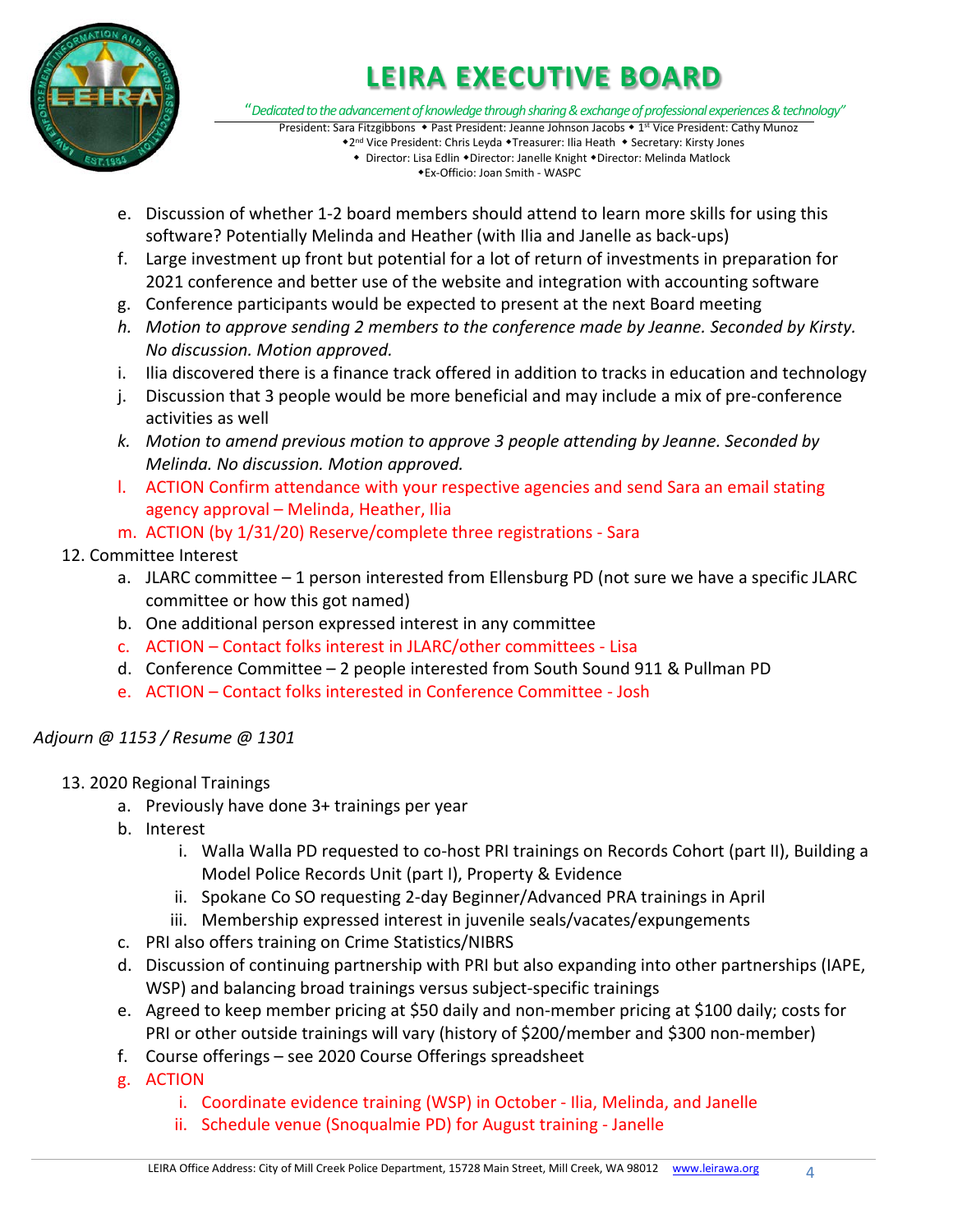

"*Dedicated to the advancement of knowledge through sharing & exchange of professional experiences & technology"*

President: Sara Fitzgibbons • Past President: Jeanne Johnson Jacobs • 1<sup>st</sup> Vice President: Cathy Munoz \*2<sup>nd</sup> Vice President: Chris Leyda \*Treasurer: Ilia Heath \* Secretary: Kirsty Jones • Director: Lisa Edlin • Director: Janelle Knight • Director: Melinda Matlock

Ex-Officio: Joan Smith - WASPC

- iii. Coordinate venue (Lacey PD) and trainer (Karen Horowitz) for training in Lacey; coordinate check with Ramsey for PRA training dates in April and August - Jeanne
- iv. Coordinate PRI training in Walla Walla Heather
- v. Coordinate NIBRS training (PRI/WASPC) in Lake Stevens Chris/Julie
- h. Preview of Training Committee Chair's and others' duties after POCs have confirmed
	- i. Post to our website
	- ii. Send out announcement to membership
	- iii. Create a "before you go" packet for participants (hotel, restaurants, etc.)
	- iv. Creation registration process on Memberclicks
	- v. Coordinate with presenters for handouts/PPTs
	- vi. Create login sheets
	- vii. Create certificates
	- viii. Submit requests for course pre-approval with WAPRO/NAGAR/AIIM/ICRM
	- ix. Send training schedule to WCIA (for possible scholarship/reimbursement) and CJTC

*Adjourn @ 1403 / Resume @ 1418*

- 14. Approval of General Meeting Minutes from 092619 in Walla Walla
	- a. Review of minutes; no corrections
	- *b. Motion to approve minutes made by Kirsty. Seconded by Janelle. No discussion. Motion approved.*
	- c. ACTION: Post 092619 minutes to website Cathy

#### 15. 2020 Budget Approval

- a. See handout (treasurer's report) for budget worksheet. Notes below reflect general discussion/decisions for each budget category
- b. Awards/Plaques Includes those given to outgoing presidents
	- i. ACTION: Order plaque for lifetime membership for outgoing president Jeanne
	- ii. ACTION: Create certificate for lifetime membership for outgoing president Janelle
- c. Capital Outlay Suggestion to order laptop for training coordinator
- d. Conference Committee Should include travel costs for Conference and Training Coordinators, (including travel to/from Board meetings); costs for Committee meetings; and costs for hotel research trips; agreed on \$5K to start
- e. Conference Future Includes deposit for 2021 conference; estimated to be at \$7-10K
- f. E-Board expenses
	- i. Noted that a full board will mean larger expenses
	- ii. Total cost depends on number of board meetings in a year;
	- iii. Need to order more jackets for new members
	- iv. Discussion and agreement that Memberclicks conference costs should go here
	- v. Discussion and agreement that PRI conference costs should go hear. Decided to cover conference registration fee (currently \$395) for up to 2 members as long as their agency will cover the rest of the costs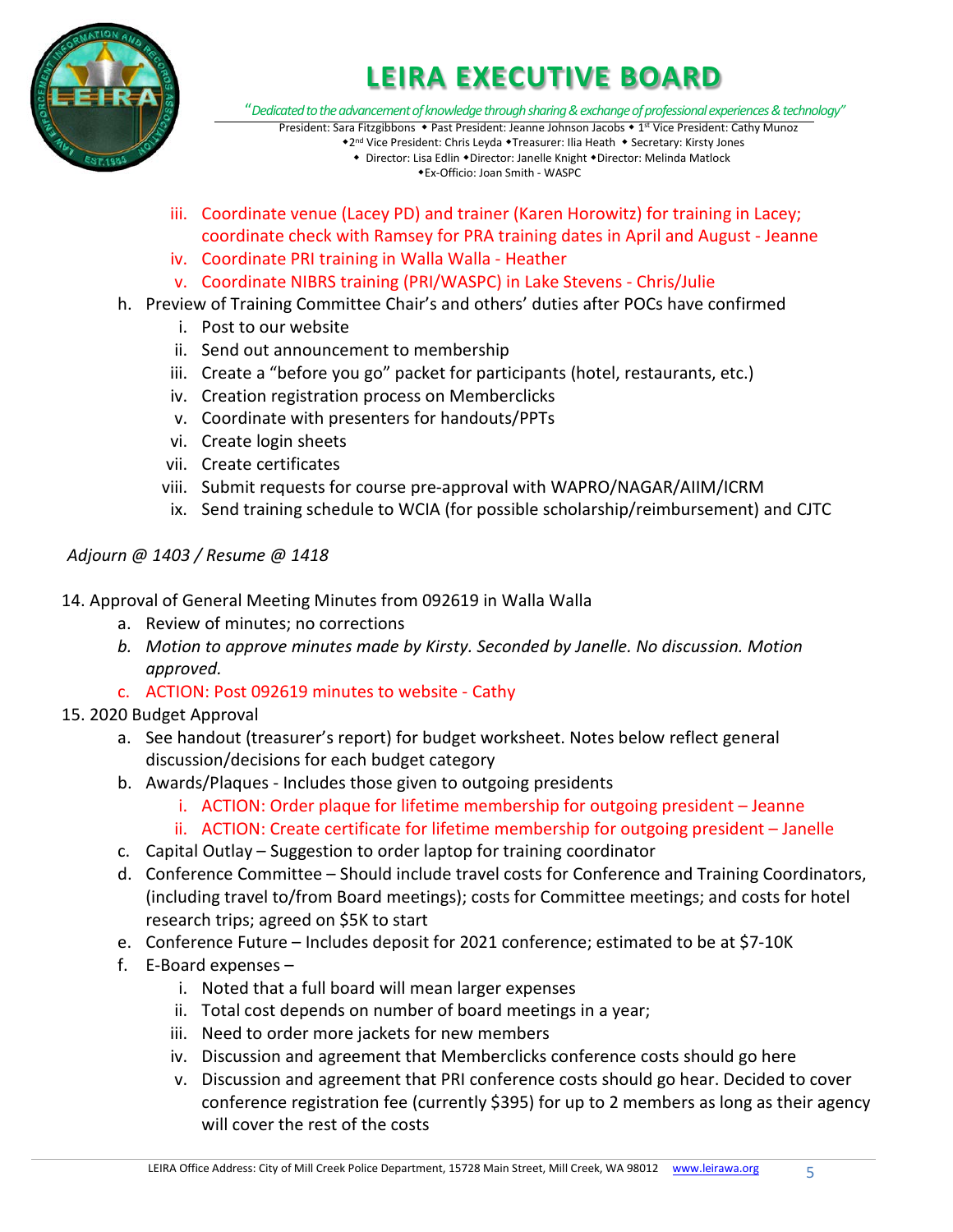

"*Dedicated to the advancement of knowledge through sharing & exchange of professional experiences & technology"*

President: Sara Fitzgibbons • Past President: Jeanne Johnson Jacobs • 1<sup>st</sup> Vice President: Cathy Munoz \*2<sup>nd</sup> Vice President: Chris Leyda \*Treasurer: Ilia Heath \* Secretary: Kirsty Jones • Director: Lisa Edlin • Director: Janelle Knight • Director: Melinda Matlock

Ex-Officio: Joan Smith - WASPC

- vi. Agreed on \$20K total (10K for board meetings; 10K for conferences)
- g. Legislative includes WASPC membership and travel required for advocacy on any topics of interest this year; agreed on \$3K
- h. Promotions None needed
- i. Miscellaneous Keep at \$100
- j. Office supplies Includes new banking supplies for new treasurer; agreed on \$200
- k. Postage Sending out new member pins; agreed on \$100
- l. President's Expenses WASPC conference in Nov; agreed not to continue attending CLEARS conference; benefit to attending Spring (May) conference to schmooze with vendors as potential sponsors for our 2021 conference; agreed on \$4K
- m. Professional Services Includes web site hosting, Memberclicks, credit card processing fees, insurance, legal fee, tax services, and Quickbooks; agreed on \$2500
- n. Regional training Each training costs approximately \$1K each depending on how local it is relative to the presenters; agreed on \$8K
- o. Scholarships Discussed offering one per regional training (registration fees only; must be member); agreed on \$1K
- p. Training committee attendance at Eboard meetings for training coordinator; discussed need for training coordinator or other board delegate to attend ("proctor") all trainings to handle meet/greet, registration, etc. Agreed that proctoring should be lumped into the cost of the training; agreed on \$5K
- *q. Motion to approve 2020 budget of \$57,525 made by Lisa. Seconded by Melinda. No discussion. Motion approved.*

### *Adjourn@ 1550 / Resume @ 1605*

16. Approved logo

- a. DOC had re-done logo as part of conference prep in 2015 as version we had was not usable for vendor/printer
- b. Have been using that version of the logo since then
- c. Bylaws state that logo can be altered as needed for publications, etc. as long as it is not significantly altered
- d. Discussion of if the currently used logo is "significantly" altered and if it needs to go to the membership for voting approval
- e. Agreed to send it to membership for approval via the fall general meeting ballot
- f. ACTION: Put this on the ballot for fall general meeting Sara
- g. ACTION: Update letterhead with logo Sara
- 17. Additional Conference debrief, Survey Monkey results
	- a. Request for LEIRA social media
		- i. Facebook page
			- 1. Should be set as a private group with need for approval for membership)
			- 2. Lisa agreed to manage it with help from Janelle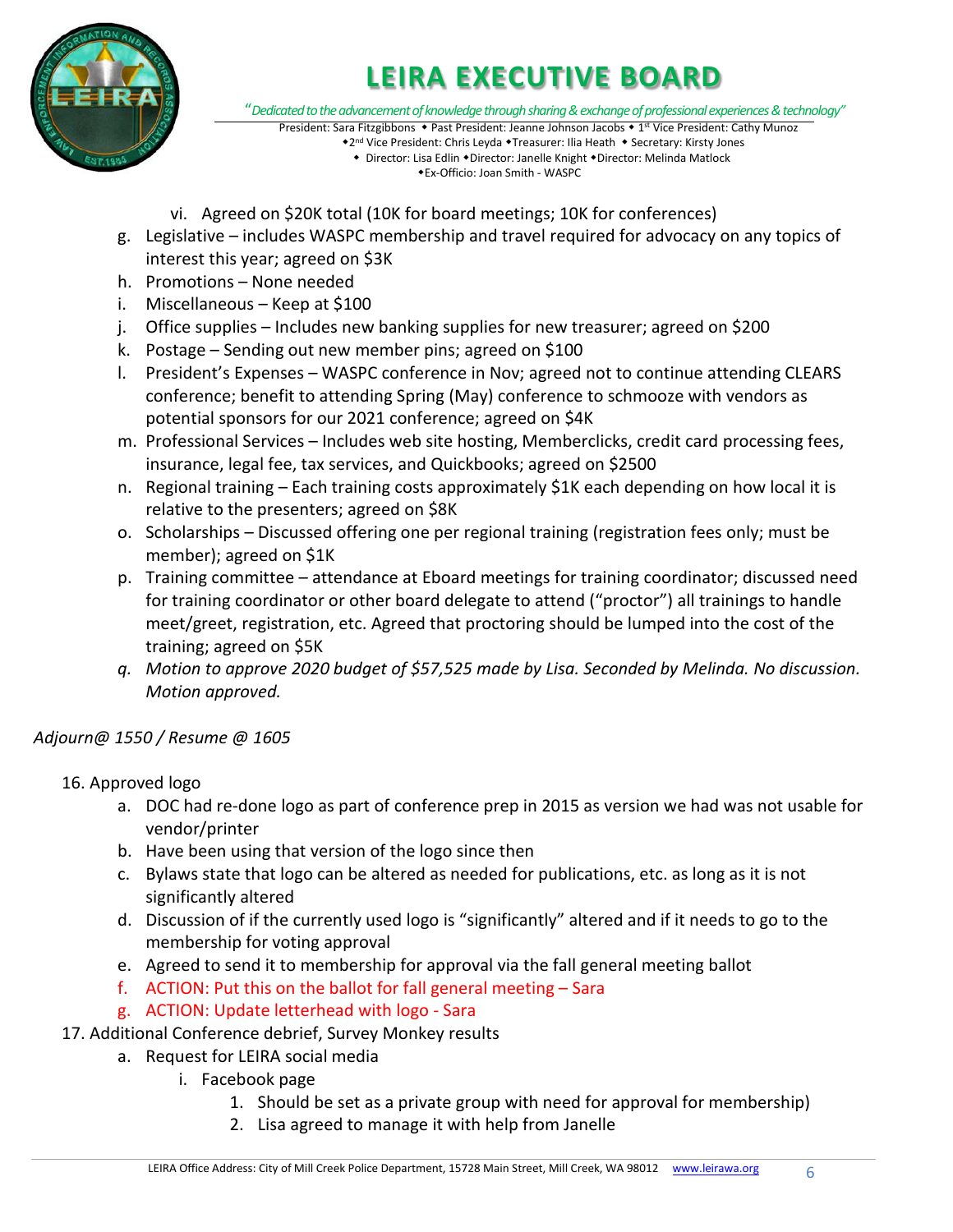

"*Dedicated to the advancement of knowledge through sharing & exchange of professional experiences & technology"*

- President: Sara Fitzgibbons Past President: Jeanne Johnson Jacobs 1<sup>st</sup> Vice President: Cathy Munoz \*2<sup>nd</sup> Vice President: Chris Leyda \*Treasurer: Ilia Heath \* Secretary: Kirsty Jones
	- Director: Lisa Edlin Director: Janelle Knight Director: Melinda Matlock Ex-Officio: Joan Smith - WASPC

### 3. ACTION: Research creation/management of Facebook page – Lisa/Janelle

- ii. Twitter hashtags (especially during conferences)
- iii. Discussion of forming a Social Media committee to be headed by Lisa
- b. Survey Monkey results
	- i. Attendee survey (38 participants)
		- 1. 70% were very satisfied with the overall conference
		- 2. 94% were satisfied or very satisfied with the catering
		- 3. 91% were satisfied or very satisfied with the speakers
		- 4. 89% were satisfied of very satisfied with the quality of training
		- 5. 86% were satisfied or very satisfied with the amount of training
		- 6. 94% were satisfied or very satisfied with the dates
		- 7. 70% found the conference to have an extremely valuable or very valuable impact on their job performance
		- 8. 93% were likely or very likely to attend a future conference
		- 9. Other recommendations/suggestions included hosting on the West side of the state; instituting a no cell phone policy; providing better assistance for those with disabilities; and having classes on juvenile disclosure, leadership, & workplace civility
		- 10. The majority of agencies were not interested in hosting a training
	- ii. Vendor survey (2 participants)
		- 1. 100% felt they spent a great deal or a lot of time with attendees
		- 2. 100% thought their booth location was useful
		- 3. 100% felt appropriately recognized
		- 4. 100% would sponsor a future conference
- c. Other takeaways (from previous Board debrief)
	- i. Come up with a better workshop on juvenile seals/dismissals
	- ii. Have sponsors speak at the beginning of events/meals
	- iii. Have a designated liaison for trainers/sponsors available at registration
	- iv. Ask future sites about managing climate and AV support
	- v. Set clear expectations instructors (when materials should be ready, etc.)
	- vi. Set clear expectations for proctors should be in class the entire time and should monitor breaks. Also develop protocols for awarding gift baskets Maybe host agency can provide proctors?
	- vii. Stagger breaks
	- viii. Include option on registration form to list any dietary restrictions
	- ix. Maintain strict policy on not changing class selections after registration
	- x. Discussion on certificates. Suggestions included looking into available options on Memberclicks; having extra blank certificates available; requiring the class evaluation be turned for certificate; sending certificates after the event; requiring a sign-in sheet for each class; awarding certificates in PDF format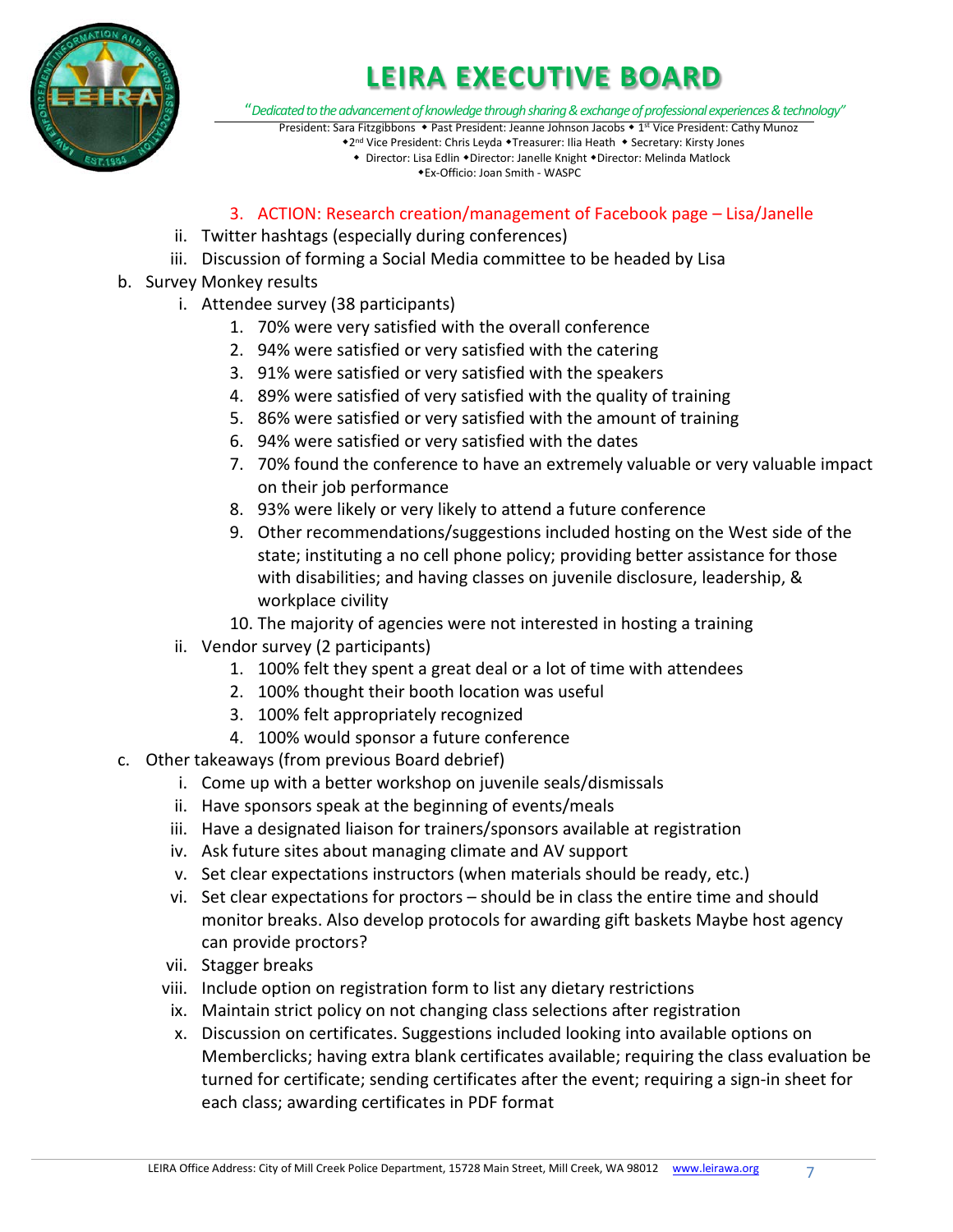

"*Dedicated to the advancement of knowledge through sharing & exchange of professional experiences & technology"* President: Sara Fitzgibbons • Past President: Jeanne Johnson Jacobs • 1<sup>st</sup> Vice President: Cathy Munoz

\*2<sup>nd</sup> Vice President: Chris Leyda \*Treasurer: Ilia Heath \* Secretary: Kirsty Jones • Director: Lisa Edlin • Director: Janelle Knight • Director: Melinda Matlock

Ex-Officio: Joan Smith - WASPC

- xi. Define after-hours networking event better including the level of food that wil be provided (appetizers, hors d'ouerves, full meal, etc.)
- xii. Have both water and sodas available as refreshments during breaks
- xiii. Lanyards don't need to be returned
- xiv. Do not have Eboard meeting before conference; potentially have it immediately after (easier/quicker to approve general meeting minutes if everyone is already there)
- xv. Continue with Eboard text message group, but limit hours of use. After 2100, message should be sent to the President only
- xvi. Keep Eboard debrief immediately after conference
- xvii. Provide guidance for participants on gift baskets such as what to include and sample pictures/descriptions

*Motion to adjourn made by Janelle. Seconded by Kirsty. No discussion. Motion approved. Adjourn @ 1651*

Day 2- January 29, 2020

### **ATTENDEES**

- President Sara Fitzgibbons
- Past President Jeanne Johnson Jacobs
- $\bullet$  1<sup>st</sup> Vice President Cathy Munoz
- $\bullet$  2<sup>nd</sup> Vice President Chris Leyda
- Secretary Kirsty Jones
- Treasurer- Ilia Heath
- Director Melinda Matlock
- Director Lisa Edlin
- Director Janelle Knight (@ 0900)
- Training Committee Chair Heather Ging
- Conference Committee Chair Josh Rees
- 1. Hotel tour 0800-0835
- 2. Call to order  $\omega$  0837 Sara
- 3. Review of yesterday
	- a. Memberclicks conference early bird pricing has been extended through 2-7-20
- 4. Old business
	- a. By law amendments for ex-officio (from June 2019 meeting) tabled
- 5. Summer & Fall 2020 Executive Board Meeting locations and dates
	- a. Summer meeting in June in Lacey/Olympia, date TBA based on training (1.5 days)
	- b. Fall meeting in October in Ellensburg, date TBA based on training (1.5 days)
- 6. 2021 Annual Conference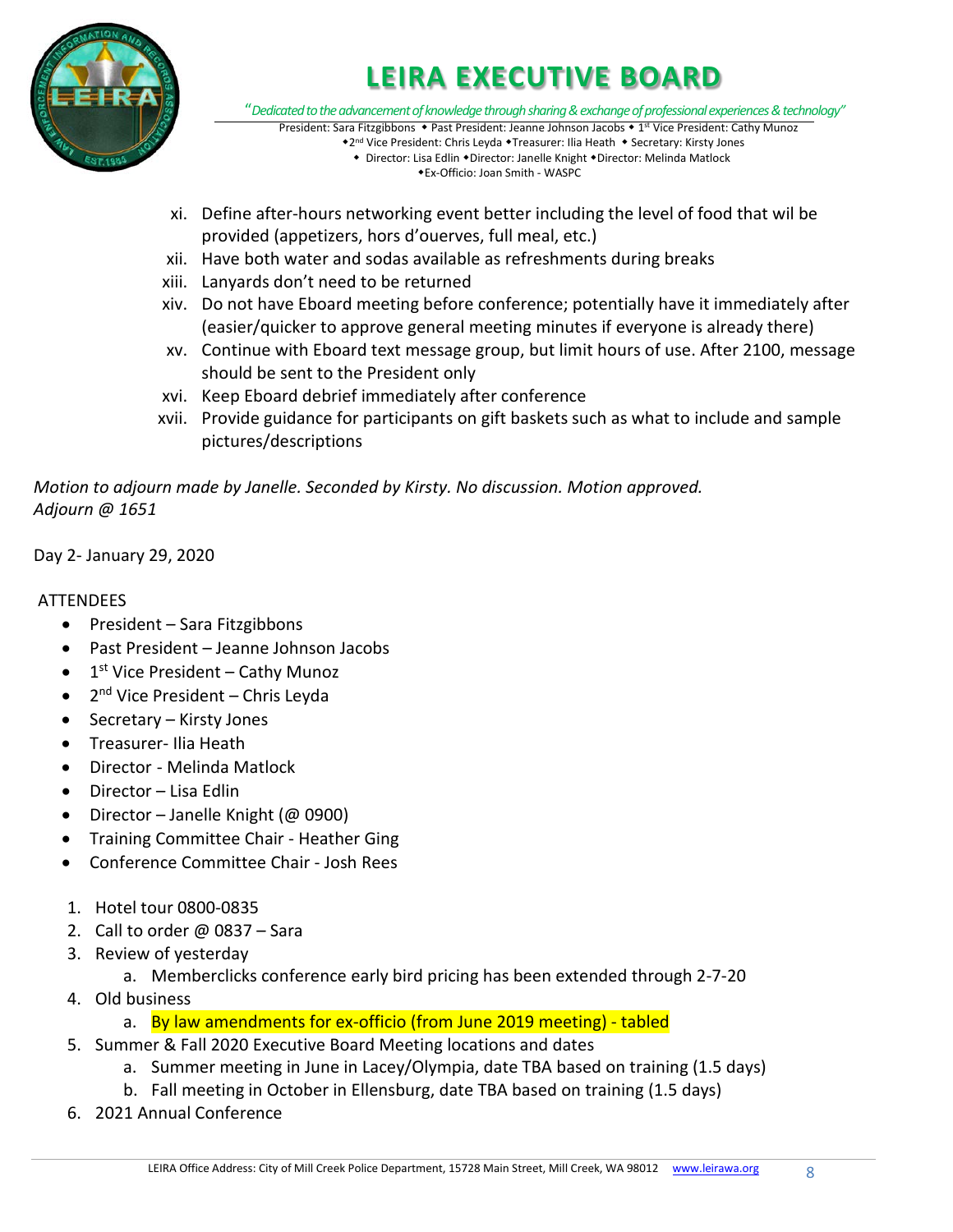

"*Dedicated to the advancement of knowledge through sharing & exchange of professional experiences & technology"*

- President: Sara Fitzgibbons Past President: Jeanne Johnson Jacobs 1<sup>st</sup> Vice President: Cathy Munoz \*2<sup>nd</sup> Vice President: Chris Leyda \*Treasurer: Ilia Heath \* Secretary: Kirsty Jones
	- Director: Lisa Edlin Director: Janelle Knight Director: Melinda Matlock Ex-Officio: Joan Smith - WASPC
- a. Target dates September 21-23, 2020 for conference and September 23-24, 2021 for E-board meeting
- b. Goal of 250-300 participants
- c. Sponsorships Chris
	- i. Suggested sponsors: PRI, Correctional Industries, Tyler, Premitium, Axon, Gov/WebQA, NextRequest, WCIA, Veritone, Imagenet, FreeDoc, Seamless, gov; Govdeals, CINTAS, Sirchie, LexisNexis, Uline, Agency360, CrossMatch, PowerDMS, File/Evidence On Q, ImageSource, Mark43, Spillman, Lynn Peavy, QLess, MedProject
	- ii. ACTION: Scout vendors at WASPC Spring Conference Sara
- d. Marketing/Promotions Heather
	- i. First save the date to be sent by  $7/1/20$  or as soon as contract is signed
	- ii. Registration to open by 3/1/21
	- iii. Registration to close 8/30/21
- e. Training topics/tracks
	- i. Thriving in the Workplace
		- 1. Leadership/Career progression (WCIA Connie Poulson)
		- 2. Workplace civility (Michelle Bennett)
		- 3. Resiliency (Marcia Harnden)
		- 4. Yoga / Self-Care / Mindfulness / Emotional intelligence (Code4NW)
	- ii. Property/Evidence
		- 1. Retention/destruction (PRI)
		- 2. Firearms (WSP/ATF)
		- 3. Sex assault/DNA (WSP)
		- 4. Accreditation (WASPC/Mike Painter)
		- 5. Digital evidence (PRI/Axon)
	- iii. Records
		- 1. PRA Panel (Ramsey Rammerman, Mary Perry, Jeff Myers, Sarah DiVitorio, Kim Petty, Karen Horowitz)
		- 2. Firearms Panel mini presentations then panel (WSP/Lynn White, WASPC/Jamie Weimer, DSHS, DOL, agencies)
			- a. NICS
			- b. Criminal history/rap sheets
			- c. Revoking/suspending/replacing CPLs
			- d. Denials
			- e. Surrenders
			- f. Exceptions for military members
		- 3. All Things Juveniles court orders, seals (Karen Horowitz)
		- 4. Accreditation (WASPC/Mike Painter)
		- 5. ACCESS (WSP)
		- 6. TAC/Audits/Technical audit (WSP)
		- 7. NIBRS (WASPC or FBI or PRI)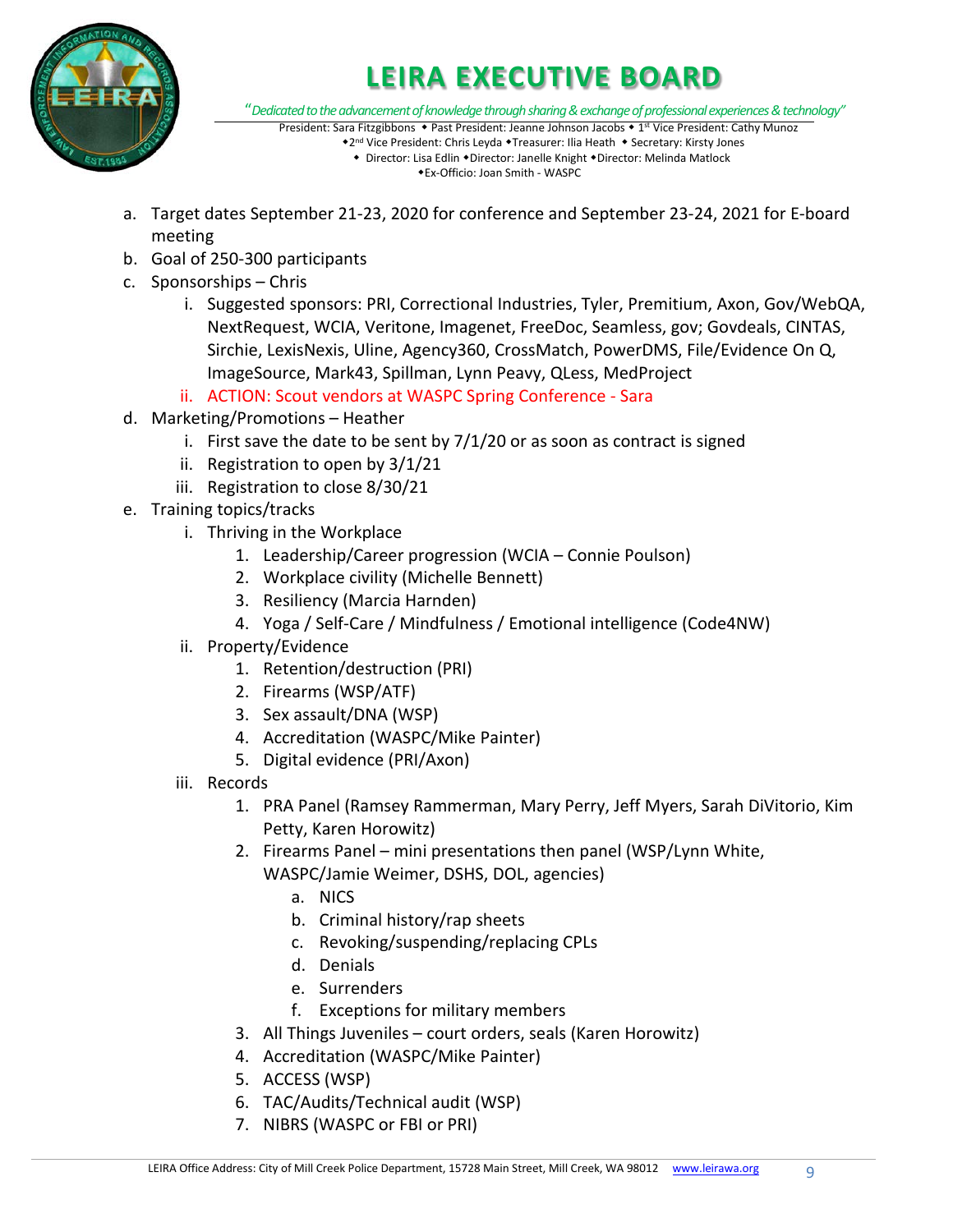

"*Dedicated to the advancement of knowledge through sharing & exchange of professional experiences & technology"*

- President: Sara Fitzgibbons Past President: Jeanne Johnson Jacobs 1<sup>st</sup> Vice President: Cathy Munoz \*2<sup>nd</sup> Vice President: Chris Leyda \*Treasurer: Ilia Heath \* Secretary: Kirsty Jones
	- Director: Lisa Edlin Director: Janelle Knight Director: Melinda Matlock Ex-Officio: Joan Smith - WASPC
- iv. Keynote
	- 1. Discussion of keynote during lunch and duration; suggestion of 15-minute speech at end of lunch (still providing time for networking and sponsor recognition during lunch)
	- 2. Topics
		- a. Who moved my cheese? (Change management)
		- b. Michelle Bennett (topic of her choosing)
- v. ACTION Items (members to report back at next E-board meeting)
	- 1. Reach out to Michelle, PRI, Marcia Harnden & Michelle Bennett Chris
	- 2. Reach out to DSHS, Code4NW Melinda
	- 3. Reach out to PRA panelists, Karen Horowitz Jeannie
	- 4. Reach out to WSP-ACCESS section Ilia
	- 5. Reach out to at WASPC Joan
	- 6. Reach out to DOL and WSP-Lynn White Lisa
	- 7. Reach out to WCIA for Connie Poulson Sara
	- 8. Reach out to WASPC Cathy
	- 9. Reach out to WSP-Crime lab and ATF Janelle

#### *Adjourn @ 1000 / Resume @ 1018*

- f. Review of today's hotel tour
	- i. Majority of ballroom would be utilized for food service; doesn't leave a lot of large classroom space
	- ii. Rest of available rooms are smaller
	- iii. Limited restroom availability
	- iv. Last year's largest classes had 75-100 participants
	- v. Service at restaurant/room serice was a bit slow and inconsistent
	- vi. Closest coffee spot is too far away
	- vii. Not a lot of outdoor gathering places; not a lot of dining options within walking distance
	- viii. Heavy traffic, and many Westside agencies may not put folks up in hotels
	- ix. Conclusion: Not suitable
- g. Other conference options ACTION: Research potential sites and report back at June meeting – Josh
	- i. Not suitable
		- 1. Tulalip Casino bad experience
		- 2. Marcus Whitman not on Westside
		- 3. Lynnwood Convention Center not connected to a hotel
		- 4. Wave Hotel in Everett not big enough
		- 5. Ocean Shores too far
	- ii. To research (Josh to potentially schedule visits; other members can assist)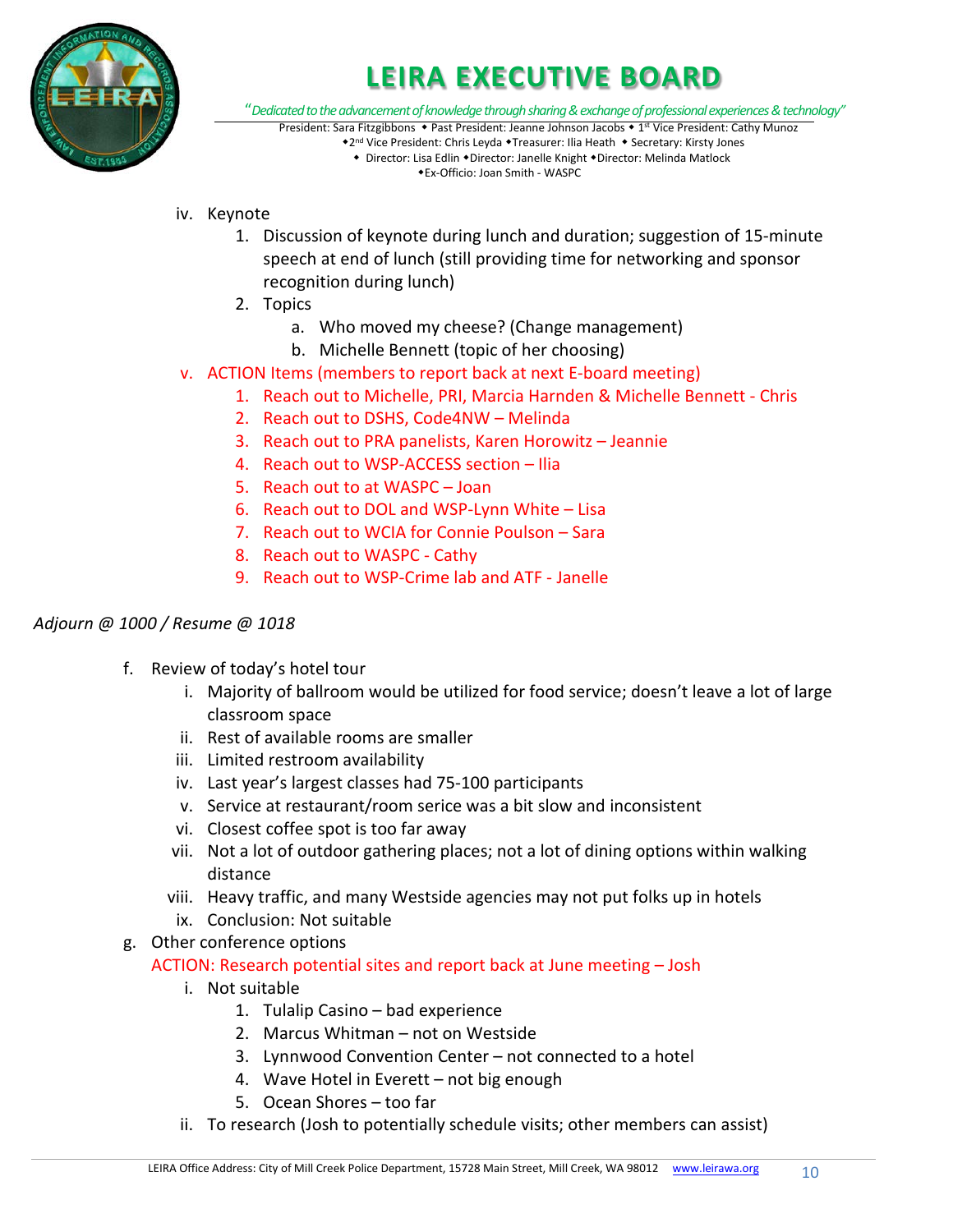

"*Dedicated to the advancement of knowledge through sharing & exchange of professional experiences & technology"*

- President: Sara Fitzgibbons Past President: Jeanne Johnson Jacobs 1<sup>st</sup> Vice President: Cathy Munoz \*2<sup>nd</sup> Vice President: Chris Leyda \*Treasurer: Ilia Heath \* Secretary: Kirsty Jones
	- Director: Lisa Edlin Director: Janelle Knight Director: Melinda Matlock Ex-Officio: Joan Smith - WASPC
- 1. Kitsap Conference Center
- 2. Greater Tacoma Convention Center
- 3. Vancouver (Vancouver PD previously expressed interest in hosting)
- 4. Semiahmoo Resort in Blaine
- 5. Wenatchee Convention Center
- 6. Cedarbrook in SeaTac
- iii. Wishlist
	- 1. Free parking
	- 2. 150-200 hotel rooms (total, including any overflow hotels)
	- 3. Ability to cater breakfast/lunch of have breakfast included in room rate
	- 4. Walkability score
	- 5. Hospitality suite/president's reception
	- 6. E-board work room
	- 7. Ease of access (via air/car)
	- 8. Temperature control
	- 9. Wifi capability (Must be free and have a strong connection)
	- 10. A/V rates
	- 11. Ballroom/main eating area plus a minimum of 4 breakout rooms each seating 60-80 or more classroom style
	- 12. Space for at least 12 vendors
	- 13. Enough restrooms
	- 14. Coffee shop availability nearby
	- 15. General ambience/neighborhood vibe
	- 16. Amenability of local agencies to host
	- 17. Allowed to bring in outside food/beverage
	- 18. Sample contract
	- 19. Experience with larger conferences
	- 20. Attrition rates
	- 21. Rooms include mini-fridge and microwave

*Motion to adjourn made by Ilia. Seconded by Jeannie. No discussion. Motion approved. Adjourn @ 1128*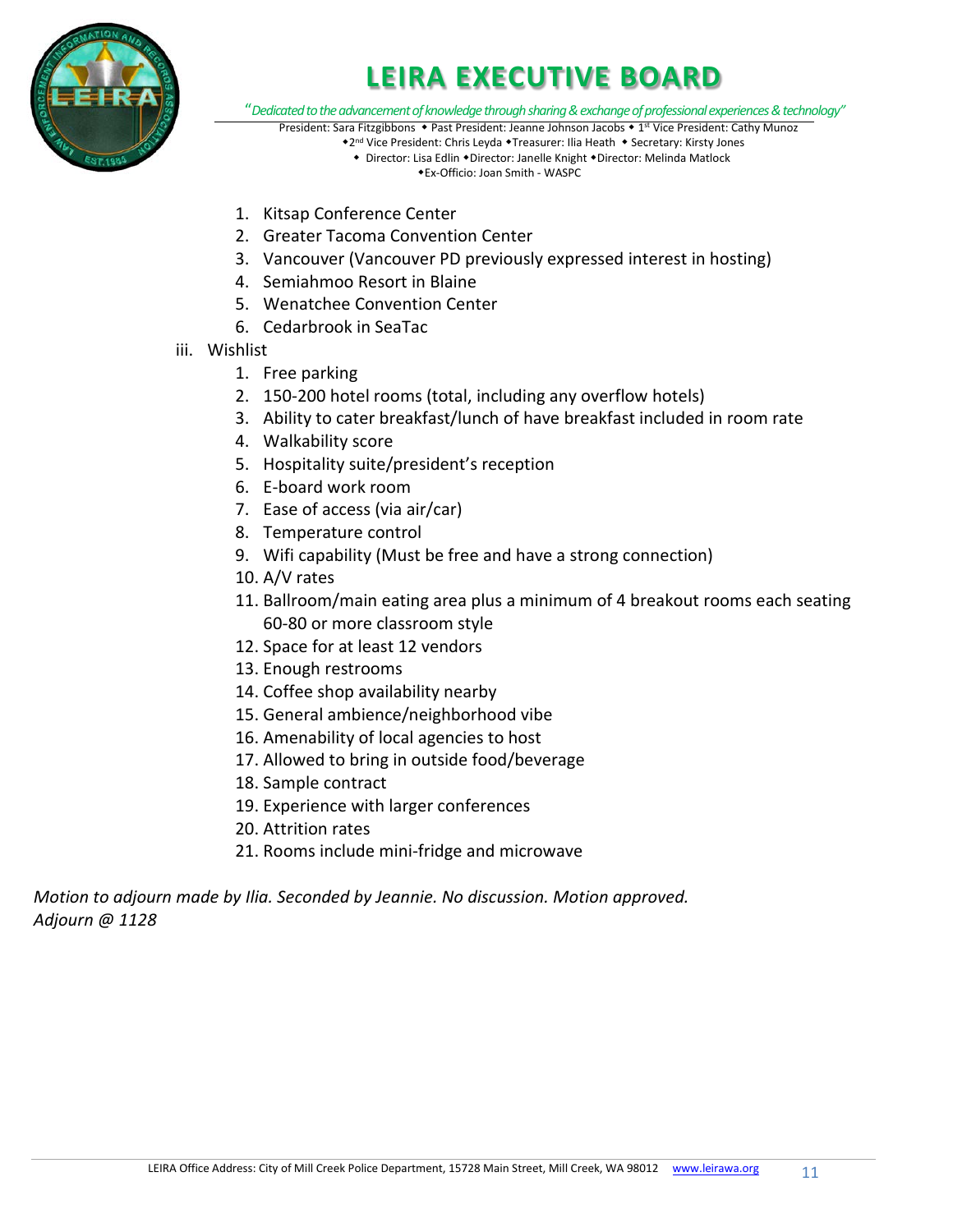| <b>Topic</b>                                                        | Date(s)                                          | <b>POC</b>                     | Speaker(s)               | <b>Location</b>                                                               | <b>Host Agency</b>                  |
|---------------------------------------------------------------------|--------------------------------------------------|--------------------------------|--------------------------|-------------------------------------------------------------------------------|-------------------------------------|
| <b>PRA - Public Disclosure Best</b><br><b>Practices (Beginners)</b> | September<br>22nd                                | Jeanne                         | Jeanne Johnson<br>Jacobs | Spokane County<br><b>Training Center</b>                                      | <b>Spokane County</b><br>SO.        |
| <b>PRA - Advanced Public</b><br><b>Disclosure</b>                   | September<br>23rd                                | Jeanne                         | Ramsey<br>Ramerman       | <b>Spokane County</b><br><b>Training Center</b>                               | Spokane County<br><b>SO</b>         |
| <b>PRA - Public Disclosure Best</b><br><b>Practices (Beginners)</b> | August 10th                                      | Jeanne<br>(assist:<br>Janelle) | Jacobs                   | Jeanne Johnson Snoqualmie City<br>Hall                                        | Snoqualmie PD                       |
| <b>PRA - Advanced Public</b><br><b>Disclosure</b>                   | August 11th                                      | Jeanne<br>(assist:<br>Janelle) | Ramsey<br>Ramerman       | Snoqualmie City<br>Hall                                                       | Snoqualmie PD                       |
| <b>PRI - Evidence</b>                                               | Summer                                           | Chris                          | PRI                      | Walla Walla                                                                   | Walla Walla PD                      |
| <b>PRI - Building a Model</b><br><b>Records Unit</b>                | Summer                                           | Chris                          | PRI                      | Walla Walla                                                                   | Walla Walla PD                      |
| Evidence                                                            | Janelle<br>October<br>(assist: Ilia,<br>Melinda) |                                | <b>WSP</b>               | Ellensburg -<br><b>Kittias Valley</b><br><b>Event Center</b><br>(Fairgrounds) | <b>Kittitas County</b><br><b>SO</b> |
| <b>All Things Juvenile</b>                                          | June 24th<br>Jeanne                              |                                | <b>Karen Horowitz</b>    | <b>TBA</b>                                                                    | Lacey PD                            |
| <b>NIBRS/Crime Statistics</b>                                       | October<br>14th                                  | Julie (assist:<br>Chris)       | PRI/Julie Ubert          | Lake Stevens                                                                  | Lake Stevens PD                     |
| <b>Workplace Resiliency</b>                                         | <b>TBD</b>                                       | Sara/Heather                   | Michelle<br>Bennett?     | Redmond                                                                       | Redmond PD                          |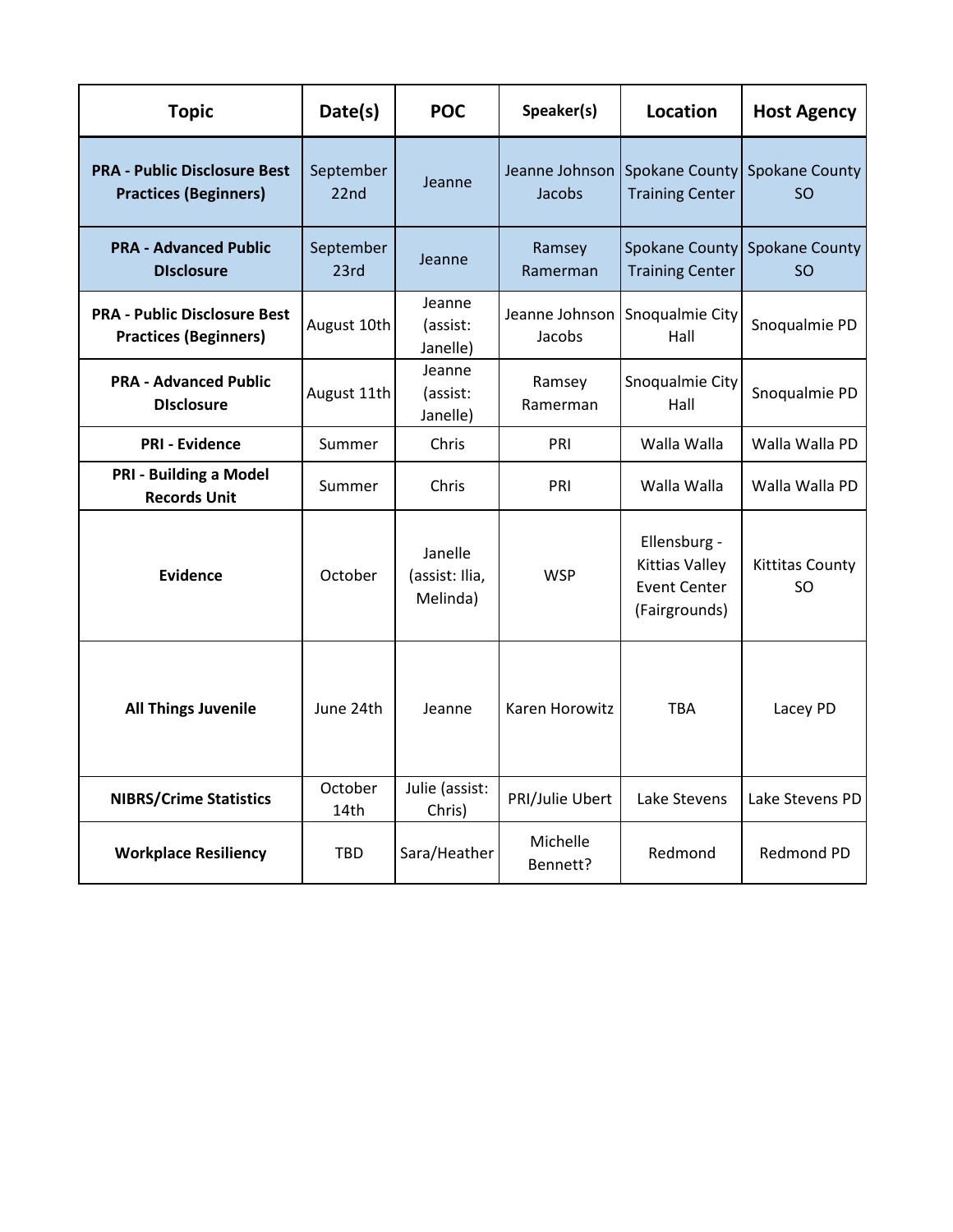| <b>EBoard</b><br><b>Meeting</b> | General<br><b>Meeting</b> | Registration<br>Open | <b>Notes</b>                                                                                                                                                |  |
|---------------------------------|---------------------------|----------------------|-------------------------------------------------------------------------------------------------------------------------------------------------------------|--|
| <b>No</b>                       | <b>No</b>                 |                      |                                                                                                                                                             |  |
| <b>No</b>                       | <b>No</b>                 |                      | Ramsey will do in-kind donation of services                                                                                                                 |  |
| No                              | N <sub>o</sub>            |                      |                                                                                                                                                             |  |
| No                              | No                        |                      | Ramsey will do in-kind donation of services                                                                                                                 |  |
| <b>No</b>                       | No                        |                      | Either host trainings back-to-back or one in<br>May/June and one in July/August                                                                             |  |
| No.                             | No                        |                      |                                                                                                                                                             |  |
| Yes                             | Yes                       |                      | Covering guns, DNA and legal updates. Suggest<br>training Tues/Wed, General meeting Wed, and<br>Eboard meeting Thurs/Fri                                    |  |
| Yes                             | <b>No</b>                 |                      | Room for 40 Attendees only<br>Covering seals,<br>vacates, expungements, court orders, etc. Eboard<br>meeting can be scheduled @ WASPC offices in<br>Olympia |  |
| No                              | No                        |                      |                                                                                                                                                             |  |
| No                              | No                        |                      |                                                                                                                                                             |  |